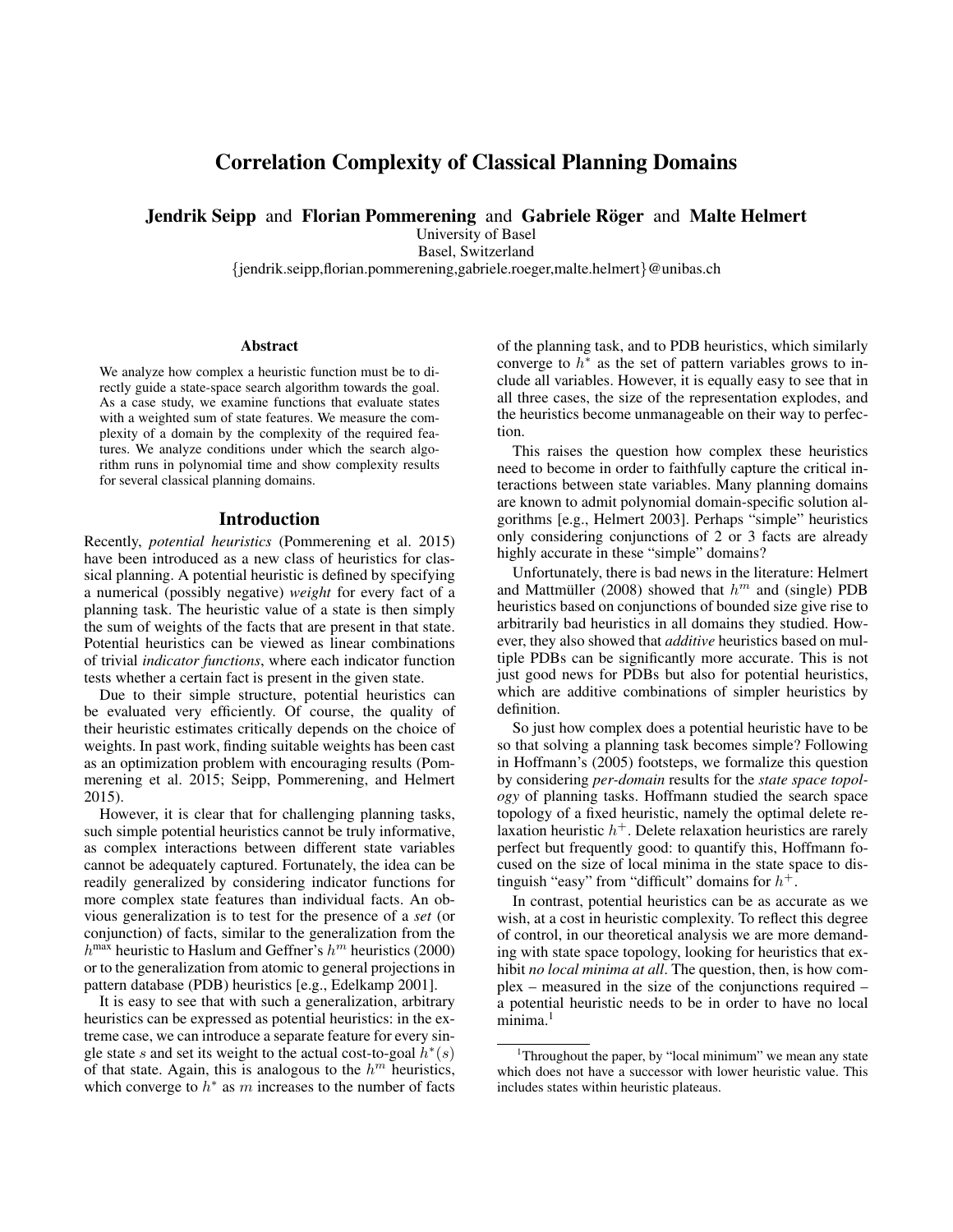In this paper, we study this complexity measure for a number of well-known planning domains. It turns out that the results are very encouraging, motivating further study of potential heuristics with conjunctive features. We believe that this outcome is also relevant to researchers with no particular interest in potential heuristics, or even heuristic search.

At its core, the complexity measure we introduce describes how tightly interrelated different aspects of a planning task are, and to what extent these aspects can be considered separately. Within planning as heuristic search, such a measure is clearly relevant for approaches such as planning with pattern databases (Edelkamp 2001; Haslum et al. 2007; Pommerening, Röger, and Helmert 2013), criticalpath heuristics (Haslum and Geffner 2000; Haslum, Bonet, and Geffner 2005), semi-relaxed plan heuristics (Keyder, Hoffmann, and Haslum 2014), conjunctive landmarks (Keyder, Richter, and Helmert 2010), or flow heuristics with merges (Bonet and van den Briel 2014). However, we think that such a measure of "interrelatedness" can be equally useful for non-heuristic planning approaches, such as factored planning (Brafman and Domshlak 2013), planning with decision diagrams [e.g., Torralba 2015], and compilations to SAT [e.g., Rintanen 2012; Suda 2014].

The general idea of measuring the degree of interrelatedness between state variables of a planning task is not new. In a line of research with very similar motivations to ours, Chen and Giménez (2007; 2009) studied several notions of *width* for planning tasks, where low width implies low complexity of planning. In the same spirit, Lipovetzky and Geffner (2012) also introduced a notion of *width* (different from those of Chen and Giménez) and exploited it to efficiently solve a large number of standard planning benchmarks. We return to this work towards the end of the paper, where we discuss the relationship between our complexity measure and the existing notions of width.

### Planning Formalism

We consider  $SAS^+$  (Bäckström and Nebel 1995) planning tasks  $\Pi = \langle V, O, s_{\text{I}}, s_{\star} \rangle$ , where V is a finite set of state variables,  $\mathcal O$  is a finite set of operators,  $s_I$  is the initial state, and  $s_{\star}$  is the goal.

Each state variable  $v \in V$  has a finite domain  $dom(v)$ . A pair  $\langle v, d \rangle$  with  $v \in V$  and  $d \in dom(v)$  is called a *fact*. A set of facts is *consistent* if all contained facts belong to different variables. A consistent set of facts p is called a *partial variable assignment*. We write  $vars(p)$  to denote the set of variables to which the facts in p belong. For  $v \in vars(p)$ we write  $p[v]$  to denote the value  $d \in dom(v)$  for which  $\langle v, d \rangle$  ∈ *p*. If *vars*(*p*) =  $V$ , *p* is called a *state*.

The initial state  $s<sub>I</sub>$  is a state, and the goal  $s<sub>\star</sub>$  is a partial variable assignment. A state s is *consistent with* partial variable assignment p if  $p \subseteq s$ . A state s is a *goal state* if it is consistent with the goal  $s_{\star}$ . In some contexts, we refer to partial variable assignments as (state) *features* and say that a state *has the feature* F if it is consistent with F.

Each *operator*  $o \in \mathcal{O}$  is given as a pair  $o =$  $\langle pre(o), eff(o) \rangle$ , where the *precondition*  $pre(o)$  and the *effect eff*(o) are partial variable assignments. Operator o is *appli-* *cable* in state s if s is consistent with  $pre(o)$ . In this case, o may be *applied* in s, yielding the *successor state* s[o] defined by  $s[\![o]\!][v] = eff(o)[v]$  for all  $v \in vars(eff(o))$  and  $s\llbracket o\rrbracket[v] = s[v]$  for all other variables v. We write succ(s) for the set of all successor states of s, i.e.,  $succ(s) = \{s[[o]] \mid$  $o \in \mathcal{O}$  is applicable in s. Our focus in this paper is on planning algorithms that do not provide quality guarantees for the plans they find, and hence we do not consider operator costs.

For a state s, an s-plan  $\langle o_1, \ldots, o_n \rangle$  is a finite sequence of operators such that  $s[\![o_1]\!][\![o_2]\!]\ldots[\![o_n]\!]$  is a goal state. We say that s is *solvable* if an s-plan exists and *unsolvable* otherwise. The task  $\Pi$  is solvable if the initial state  $s_I$  is solvable. A state *s* is *reachable* if  $\langle V, O, s_I, s \rangle$  is solvable. Finally, a *heuristic* is a function mapping states to  $\mathbb{Z} \cup \{\infty\}.$ 

### Potential Heuristics

Potential heuristics were introduced by Pommerening et al. (2015) as linear combinations of indicator functions, where each indicator function tests if a given fact is contained in the evaluated state. We generalize the definition to allow conjunctive state features. Throughout the paper, we write indicator functions using Iverson brackets (Knuth 1992).

Definition 1 (potential heuristic). *Let* Π *be a planning task, let F be a set of state features of*  $\Pi$ *, and let*  $w : \mathcal{F} \to \mathbb{Z} \cup$ {∞}*.*

*The* potential heuristic *with features* F *and weight function* w *is the function*  $\varphi$  *mapping each state* s of  $\Pi$  *to the integer*

$$
\varphi(s) = \sum_{F \in \mathcal{F}} w(F)[F \subseteq s].
$$

Note that we limit the definition to integer or infinite weights because these are sufficient for our purposes and simplify presentation. In other contexts, it may be preferable to permit arbitrary real-valued weights.

We measure the level of complexity of a potential heuristic by the size of the largest conjunction it uses as a feature, which we call its *dimension*.

Definition 2 (dimension). *A potential function with features F* has dimension  $\max_{F \in \mathcal{F}} |F|$ .

Rephrasing what we said earlier using this terminology, previous work introduced potential heuristics of dimension 1, while we consider arbitrary dimensions.

The dimension of a potential heuristic is not the only natural way to measure its complexity. Alternative, more finegrained measures include the number of features or the sum of features sizes. We choose to focus on the dimension because our results do not require more fine-grained measures and because dimension is a natural analogue to well-known parameters of other heuristics, such as the parameter  $m$  in the  $h^m$  heuristics and the pattern size in PDB heuristics.

For tasks with  $n$  state variables, potential heuristics of dimension d can be evaluated in time  $O(n^d)$ . In the common case where a family of planning tasks has a fixed bound on the number of effects in each operator, this can be improved to  $O(n^{d-1})$  with incremental computations, i.e., when asked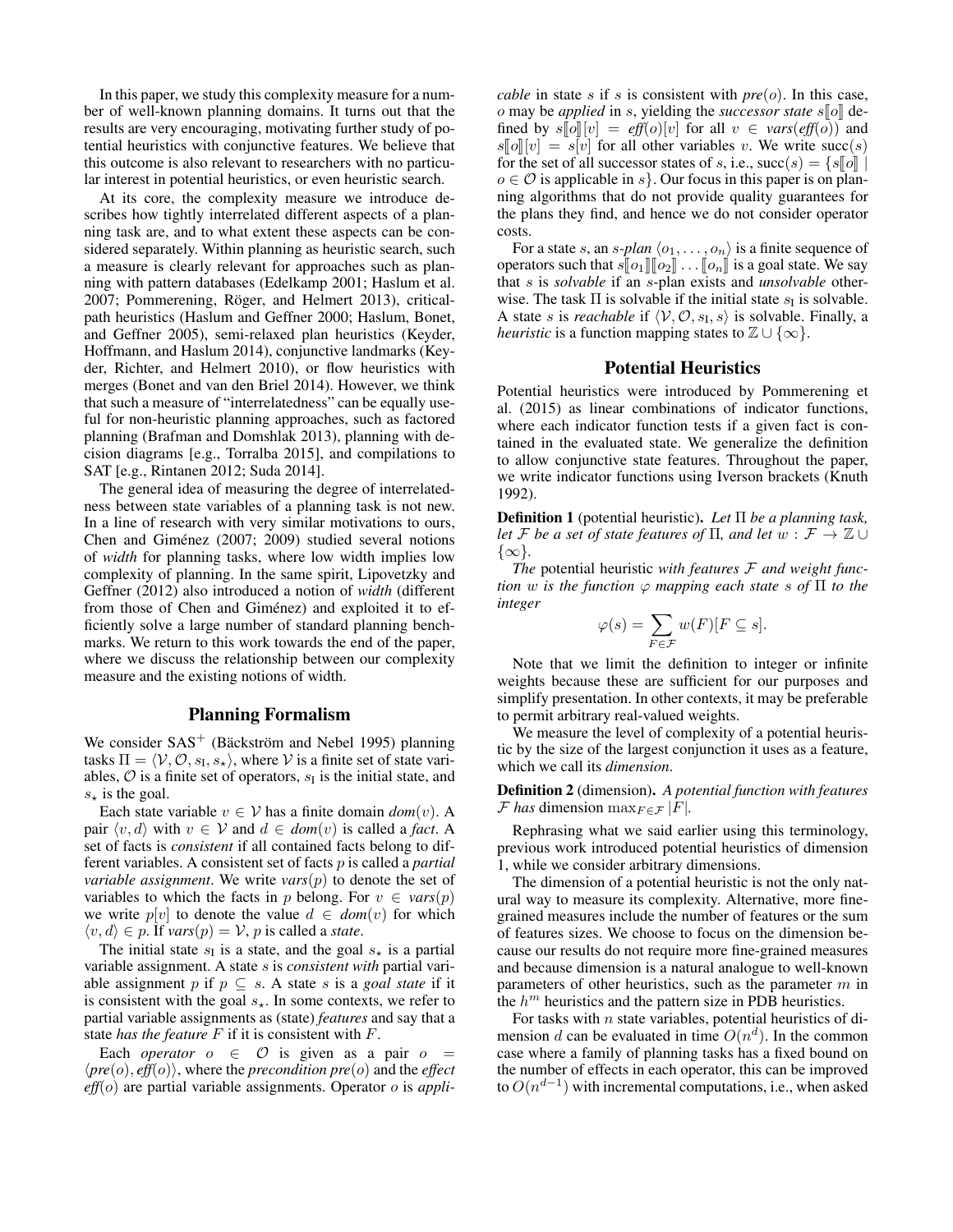to compute the heuristic value of a state given its parent state, generating operator and parent heuristic value. (To see this, note that if an operator changes  $k$  state variables, then only features involving at least one of these  $k$  state variables and hence at most d − 1 *other* state variables need to be considered. The total number of such features can be bounded by  $2^k \cdot (n-k)^{d-1}$ , which is  $O(n^{d-1})$  for constant k.) In particular, in this case potential heuristics of dimension 1 can be incrementally computed in constant time and potential heuristics of dimension 2 can be incrementally computed in time  $O(n)$ .

# State Space Topology

We want to study potential heuristics without local minima. To formalize this, we must first clarify what we mean by having no local minima. A tentative definition might be: "every non-goal state has a successor with lower heuristic value". However, this is too strict: in a finite state space, such a definition implies that there is a strictly descending path towards a goal state from every state, which is impossible to satisfy if the task has any unsolvable states.

Hence, we only require that *solvable* states have successors with lower heuristic value. To avoid a heuristic search algorithm from getting trapped in an unsolvable region of the state space, we also require that unsolvable successors  $s'$ of a solvable state s never have a lower heuristic value than s.

A second problem is that planning tasks often include "impossible" states that violate physical constraints, such as two blocks being stacked on top of each other in the Blocksworld domain. It would be unnecessarily restrictive to require that the state space topology is also well-behaved for such impossible states. However, there is in general no simple way to distinguish possible from impossible states without complicating the definition of planning tasks. A simple remedy is to restrict attention to *reachable* states.

Definition 3 (alive). *A state is* alive *if it is solvable, reachable, and not a goal state.*

We can now introduce two criteria that together imply absence of local minima.

Definition 4 (descending). *A heuristic* h *is* descending *if all alive states have an improving successor. In symbols, for all states* s*:*

$$
s \text{ alive} \Longrightarrow \exists s' \in \text{succ}(s) : h(s') < h(s).
$$

Definition 5 (avoiding dead ends). *A heuristic* h avoids dead ends *if all improving successors of alive states are solvable. In symbols, for all states* s *and* s 0 *:*

s alive 
$$
\wedge
$$
 s'  $\in$  succ(s)  $\wedge$  h(s')  $\langle$  h(s)  $\Longrightarrow$  s' solvable.

Given these two properties typical heuristic search algorithms for satisficing planning are guided directly towards the goal. We give a formal proof for simple hill-climbing (Algorithm 1).

Theorem 1. *Let* h *be a descending, dead-end avoiding heuristic for a planning task*  $\Pi$ *. Let*  $L = h(s_1)$  –  $\min_{s \in S} h(s)$ *, where S is the set of all states of*  $\Pi$ *.* 

#### Algorithm 1 Simple hill-climbing.

```
s \leftarrow s_I\pi \leftarrow \langle \ranglewhile s is no goal state do
   improvement ← false
   for s' \in \text{succ}(s), in any order do
       if h(s') < h(s) then
          improvement ← true
          append o \in \mathcal{O} with s[\![o]\!] = s' to \pis \leftarrow s'break
   if improvement is false then
      fail
return \pi
```
*Then simple hill-climbing with* h *solves* Π *after at most* L *state expansions if* Π *is solvable and returns with failure after at most* L *state expansions if* Π *is unsolvable.*

**Proof:** Consider the case where  $\Pi$  is solvable. For the while loop, we show the loop invariant that  $s$  is reachable and solvable. Reachability is trivial. For solvability, s is initially solvable, and in every iteration of the loop, the chosen state  $s'$  is solvable because s is alive (because it is not a goal state and due to the loop invariant, it is reachable and solvable),  $s'$  is an improving successor of  $s$  and  $h$  avoids dead ends.

We next show that the algorithm terminates by returning a plan (rather than failing or not terminating). Because  $h$  is descending, an improving state is always found inside the for loop, so the while loop never fails. Moreover, the while loop must finish with a bounded number of iterations because  $h(s)$  decreases in every iteration and hence the sequence of expanded states never repeats. This proves that the algorithm terminates and also establishes the stated bound on L. (Note that  $h(s)$  is an integer and hence must decrease by at least 1 in every iteration.)

In the case where  $\Pi$  is unsolvable, simple hill-climbing fails as soon as there is no more successor with lower heuristic value. As in the previous case,  $h(s)$  cannot decrease more than  $L$  times, bounding the number of steps.

The same result holds, with the same proof, for steepest ascent hill-climbing, a variant of hill-climbing that always moves to a successor  $s'$  minimizing the  $h$  value.

In the case where Π is solvable, the result also extends to the three most common satisficing planning algorithms: standard greedy best-first search a.k.a. eager greedy search (Russell and Norvig 2003), greedy best-first search with deferred evaluation a.k.a. lazy greedy search (Richter and Helmert 2009) and enforced hill-climbing (Hoffmann and Nebel 2001). To see this, observe that for descending, deadend avoiding heuristics applied to solvable planning tasks, eager search expands the same states as steepest ascent hillclimbing, enforced hill-climbing expands the same states as simple hill-climbing, and lazy search evaluates the same states as simple hill-climbing.

We conclude this section by looking in a bit more depth at the requirement of avoiding dead ends. A special case in which this property holds for all heuristics are tasks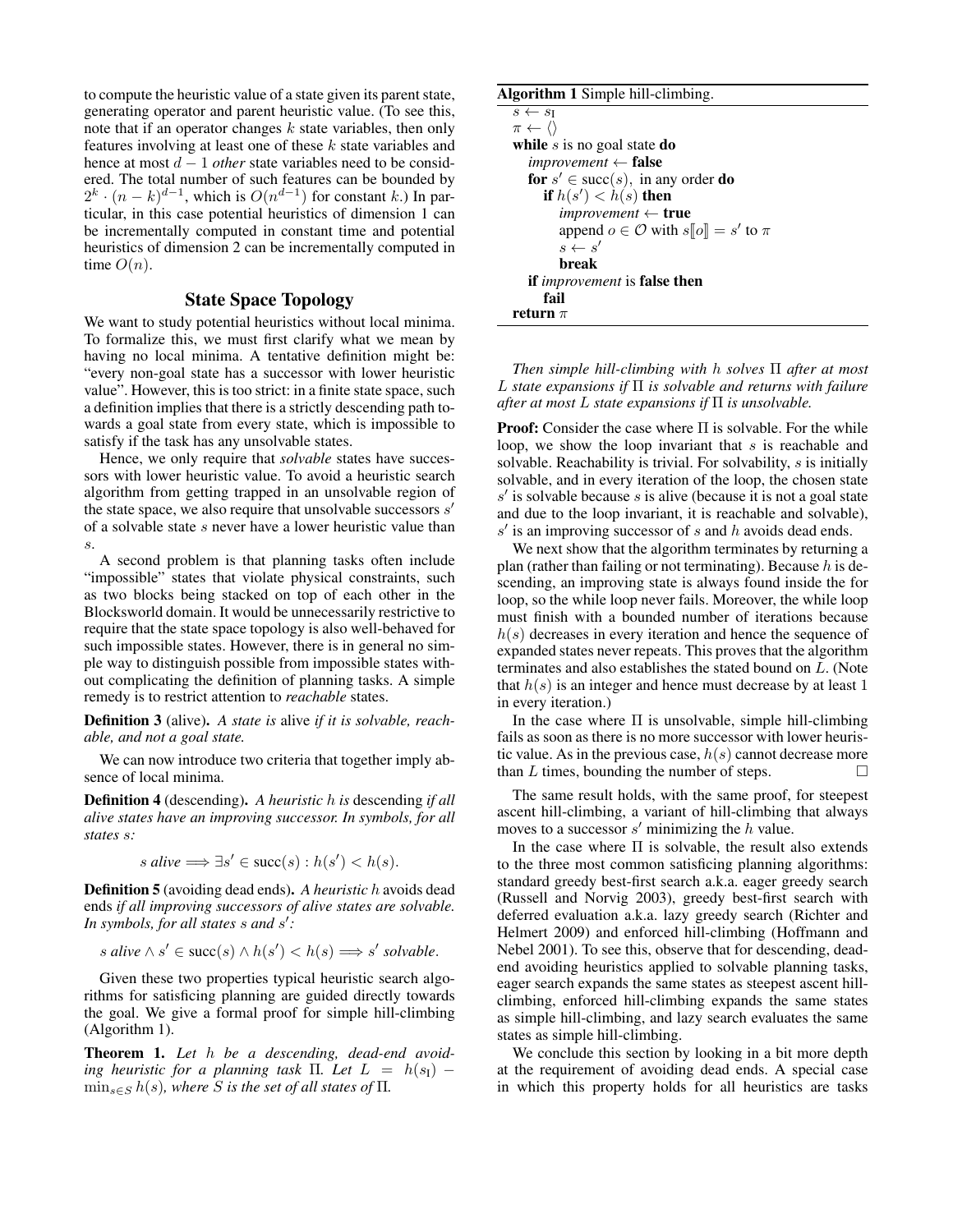where no solvable states have unsolvable successors. Hoffmann (2005) calls such planning tasks *harmless*. A common special case of harmless planning tasks are *undirected* tasks, where  $s \in \text{succ}(s')$  iff  $s' \in \text{succ}(s)$ .

Instead of heuristics that *avoid* dead ends, one can make the stricter requirement of *recognizing* dead ends (Hoffmann 2005), i.e., requiring  $h(s) = \infty$  for all unsolvable states. This stricter property is not needed for Theorem 1, but if it is given and the heuristic is known to be *safe* (i.e.,  $h(s) = \infty$ guarantees that the state is unsolvable), then the equivalent of the theorem for enforced hill-climbing, eager greedy search and lazy greedy search also holds in the case of unsolvable planning tasks.

Instead of strengthening the requirement of avoiding dead ends, one could also consider the weaker requirement that unsolvable states are never among the best successors (minimizing h) of solvable states. This weaker requirement would still be sufficient for establishing a result like Theorem 1 for steepest ascent hill-climbing and eager greedy search, but not for simple or enforced hill-climbing or lazy greedy search.

# Correlation Complexity

We now put the pieces of the previous two sections together: *correlation complexity* measures how complex a potential heuristic must be to obtain a favorable state space topology.

Definition 6 (correlation complexity of a planning task). *The* correlation complexity *of a planning task* Π *is the minimum dimension* d *of all descending, dead-end avoiding potential heuristics for* Π*.*

The correlation complexity of a planning task is trivially bounded from above by the number of state variables  $n$ : in the worst case, we can define a feature with weight  $h^*(s)$  for every state s, and because  $|s| = n$ , such a potential heuristic has dimension  $n$ . In particular, this guarantees that the correlation complexity of planning tasks is well-defined.

The definition can be extended to *planning domains*, which for the purposes of this paper are simply (usually infinite) sets of planning tasks.

Definition 7 (correlation complexity of a planning domain). *The* correlation complexity *of a planning domain is the maximal correlation complexity of all planning tasks in the domain, or*  $\infty$  *if no maximum exists.* 

If a domain has low correlation complexity, this is a sign that no complex interactions between variables need to be considered in order to solve planning tasks in this domain. Hence, low correlation complexity is an indication that a planning domain is "easy".

A formal tractability result for planning in such a domain does not immediately follow because Definition 7 does not guarantee that a low-dimension potential heuristic for a given planning task is easy to construct – it only guarantees that such a potential heuristic exists. Moreover, planning domains with low correlation complexity can have exponentially long plans. For example, it is easy to construct "binary counter" tasks  $(\Theta_i)_{i\geq 1}$  with correlation complexity 1 where  $\Theta_i$  requires plans of length  $2^i$  to solve. In the absence of

such complications, low correlation complexity indeed implies tractability.

Theorem 2. *Let* D *be a planning domain with correlation complexity*  $d < \infty$ *, and let p be a polynomial such that given* Π ∈ D *with encoding size* n*,*

- *1. a descending, dead-end avoiding potential heuristic*  $\varphi_{\Pi}$ *of dimension* d *can be computed in time* p(n)*, and*
- 2. feature weights are polynomially bounded:  $|w(F)| \leq$  $p(n)$  *for all features*  $F$  *of*  $\varphi_{\Pi}$ *.*

*Then plan generation in* D *can be solved in polynomial time.*

**Proof:** A task with encoding size  $n$  has at most  $n$  state variables, and hence  $\varphi_{\Pi}$  has no more than  $O(n^d)$  features. Together with the bound on the individual weights, it follows that  $|\varphi_{\Pi}(s)| \leq O(n^d)p(n)$  for all states s, and hence the difference between the heuristic values of any two states is bounded by a polynomial in  $n$ .

The result follows with Theorem 1, as  $L$  is bounded by a polynomial in  $n$ , and each heuristic evaluation can be performed in time  $O(n^d)$ , which is also polynomial in n.  $\Box$ 

# Properties of Potential Heuristics

In the rest of the paper, we study the correlation complexity of some common planning domains. Towards this end, we first establish some general properties of potential heuristics, concluding in two criteria to show that a task has correlation complexity at least 2. We begin with a result that is related to the incremental computation of potential heuristics.

**Theorem 3.** Let  $\varphi$  be a potential heuristic for a planning *task* Π*. Let* s *be a state of* Π*, let* o *be an operator applicable*  $\lim s$ *, and let*  $s' = s[\![o]\!]$ *. Then:* 

$$
\varphi(s') - \varphi(s) = \sum_{\substack{F \in \mathcal{F} \\ \text{vars}(F) \cap \text{vars}(\text{eff}(o)) \neq \emptyset}} w(F)([F \subseteq s'] - [F \subseteq s])
$$

**Proof:** All other features are either present in both  $s$  and  $s'$ or absent in both  $s$  and  $s'$ . Their weights cancel out in the difference.

Consider a heuristic  $h$  and an operator  $o$  applicable in a state s. We say that o is *good in* s under h if  $h(s\llbracket o \rrbracket) < h(s)$ and *bad in* s under h otherwise. We say that a planning task is in *normal form* if  $vars(eff(o)) \subseteq vars(pre(o))$  for all operators o [cf. Pommerening and Helmert 2015]. It is easy to see that for tasks in normal form, whether or not an operator is good under a potential heuristic of dimension 1 does not depend on the state  $s$ : either  $o$  improves the heuristic value in all states where it is applicable, or it does so in no state. Hence, for potential heuristics of dimension 1 we can speak of good or bad operators without referring to a specific state.

We say that operator o is *critical* in planning task Π if there exists an alive state s such that every s-plan includes o. (In other words,  $o$  is an action landmark in some alive state.)

**Theorem 4.** Let  $\varphi$  be a descending potential heuristic of *dimension 1 for a planning task* Π *in normal form.*

*If*  $\sigma$  *is critical in*  $\Pi$ *, then*  $\sigma$  *is good under*  $\varphi$ *.*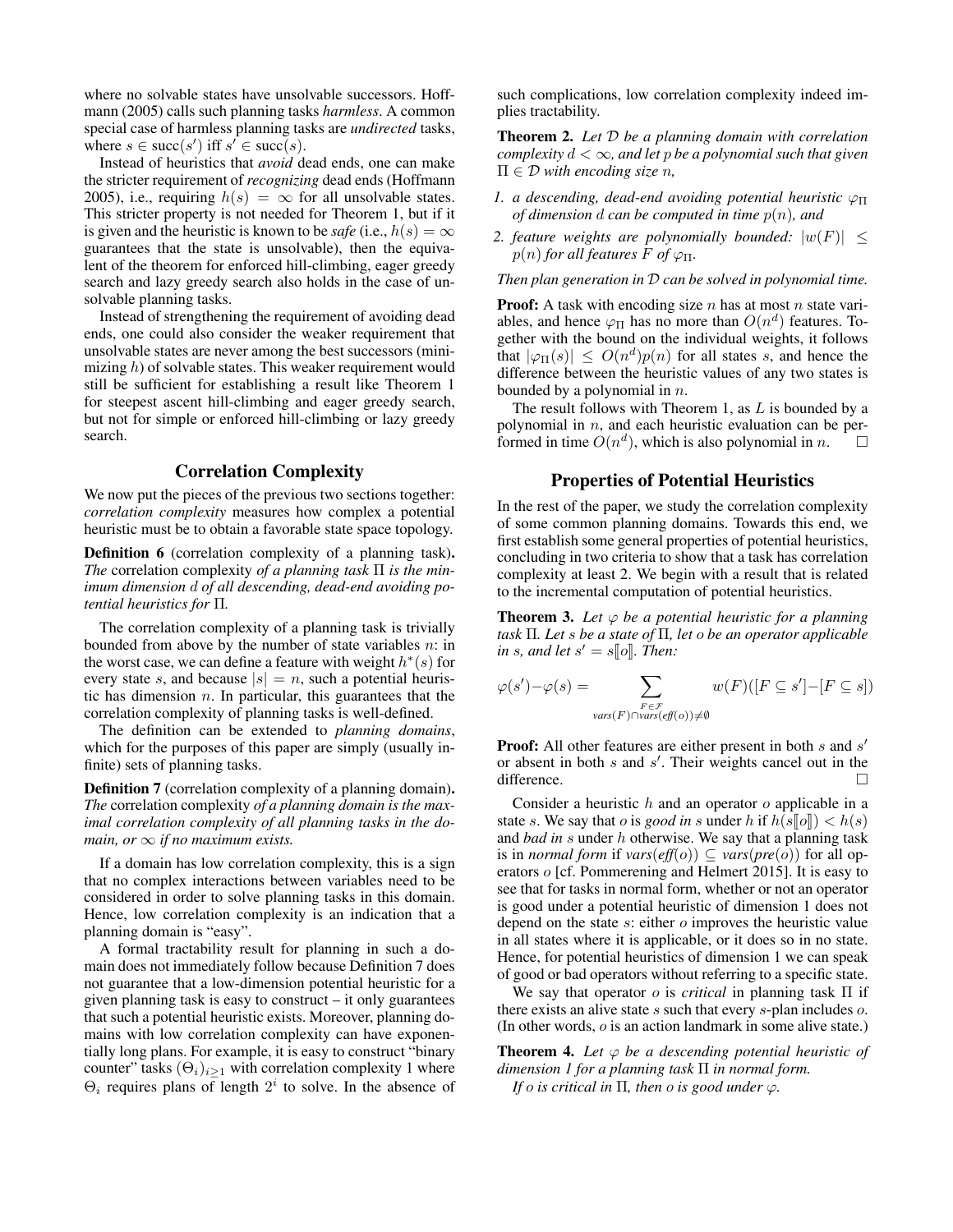**Proof:** Because  $o$  is critical, there exists an alive state  $s$  from which every s-plan includes  $\alpha$ . Because  $\varphi$  is descending, there exists a sequence of operator applications that reach a goal state from s and decrease the heuristic value in every step. All operators applied in this sequence must be good, and one of them must be o.

If *o* has an inverse operator *o'* (i.e.,  $s[\![o]\!] [\![o']\!] = s$  for some to some to some only if some from s to state s), then o and o' cannot both be good: if going from s to  $s\llbracket o\rrbracket$  decreases the heuristic value, then returning from  $s\llbracket o\rrbracket$ to  $\overline{s}$  by applying  $o'$  must increase it to the original value. Together with Theorem 4 we obtain the first criterion for showing that a task cannot have correlation complexity 1.

Theorem 5. *Let* Π *be a planning task in normal form, and let* o *and* o <sup>0</sup> *be critical operators of* Π *that are inverses of each other. Then* Π *has correlation complexity at least 2.*

Proof: Assume the contrary: there exists a descending potential heuristic  $\varphi$  of dimension 1. From the previous theorem,  $o$  and  $o'$  are both good under  $\varphi$ . Inverse operators cannot both be good: a contradiction.

For the second criterion, we need the notion of *dangerous* operators. Operator  $\sigma$  is dangerous in task  $\Pi$  if there exists an alive state s in which o is applicable and  $s\llbracket o \rrbracket$  is unsolvable.

Theorem 6. *Let* Π *be a planning task in normal form, and let* o *be an operator that is critical and dangerous in* Π*. Then* Π *has correlation complexity at least 2.*

Proof: Assume the contrary: there exists a descending potential heuristic  $\varphi$  of dimension 1 that avoids dead ends. Since  $\sigma$  is critical, it is good under  $\varphi$  (Theorem 4). But  $\sigma$ is also dangerous and hence leads from an alive to an unsolvable state. By the definition of avoiding dead ends, this means that  $o$  cannot be good: a contradiction.  $\Box$ 

#### Spanner

We now begin our case studies of planning domains. In the Spanner domain (IPC 2014), an agent has to walk to a gate along a chain of m locations  $l_1-l_2-\ldots-l_m$ , with the gate at  $l_m$ . At the gate there are n nuts that the agent has to tighten with  $n$  single-use spanners that it must pick up along the way. The agent can only move towards the gate, not backwards.

#### Lemma 1. *Spanner has correlation complexity at least 2.*

**Proof:** Consider a task with two locations  $l_1$ ,  $l_2$  and one spanner at  $l_1$ . Walking from  $l_1$  to  $l_2$  is critical, but dangerous. (Walking before picking up the spanner leads to an unsolvable state.) The result follows with Theorem 6.  $\Box$ 

## Theorem 7. *Spanner has correlation complexity 2.*

**Proof:** Let  $\Pi$  be a Spanner task with n spanners and m locations. For any location  $l_i$  let  $S_i$  be the number of spanners at all locations  $l_i$  with  $j < i$ . Walking to location  $l_i$  while carrying fewer than  $S_i$  spanners leads to an unsolvable state.

The following weight function defines a descending, dead-end avoiding potential heuristic  $\varphi$  of dimension 2 for Π. The result then follows with the preceding lemma.

$$
w(\{\langle agent, l_i \rangle\}) = \sum_{k=1}^{i} (S_k - 1)
$$
  
\n
$$
w(\{\langle agent, l_i \rangle, \langle carry\text{-}spamner_j, yes \rangle\}) = m - i
$$
  
\n
$$
w(\{\langle carry\text{-}spamner_j, yes \rangle\}) = -m
$$
  
\n
$$
w(\{\langle tighted_j, yes \rangle\}) = -m - 1
$$
  
\nfor all  $1 \le i \le m$  and  $1 \le j \le n$ 

We show that  $\varphi$  is descending and avoids dead ends by showing that the heuristic difference induced by picking up a spanner or tightening a nut is always negative and the potential difference induced by walking from  $l_{i-1}$  to  $l_i$  is negative iff the agent is carrying  $S_i$  spanners.

Picking up spanner  $j$  at location  $l_i$  changes the potential by  $m - i - m = -i < 0$ .

Tightening nut j is always done in location  $l_m$  and changes the potential by  $-m-1-(-m)-(m-m) = -1$ .

Walking from  $l_{i-1}$  to  $l_i$  while carrying s spanners changes the potential by  $\sum_{k=1}^{i} (S_k - 1) - \sum_{k=1}^{i-1} (S_k - 1) + s((m (i) - (m - (i-1))$ ) =  $S_i - s - 1$  which is negative iff  $s \geq S_i$ .  $\Box$ 

# Gripper

In the Gripper domain (IPC 1998), a robot with two grippers has to move  $n$  balls from room  $A$  to room  $B$ . It can pick up and drop balls in either room and move between the two rooms. The robot always starts in room A and the goal is always to transport all balls to room  $B$ . In a  $SAS<sup>+</sup>$  representation there is a variable specifying the position of the robot  $r \in \{A, B\}$  and variables for the position of each ball  $b_i \in \{A, B, G_1, G_2\}$  for  $1 \leq i \leq n$ .  $G_1$  and  $G_2$  stand for the two grippers.

Lemma 2. *Gripper has correlation complexity at least* 2*.*

Proof: In a Gripper task with more than 2 balls, moving from  $A$  to  $B$  and moving from  $B$  to  $A$  are both critical operators, and they are inverses of each other. The result follows with Theorem 5.  $\Box$ 

#### Theorem 8. *Gripper has correlation complexity* 2*.*

Proof: The following weight function defines a descending, dead-end avoiding potential heuristic of dimension 2 for the Gripper task with  $n$  balls. The result then follows with the preceding lemma.

$$
w({\langle r, B \rangle}) = 1
$$
  
\n
$$
w({\langle b_i, A \rangle}) = 8
$$
  
\n
$$
w({\langle b_i, G_j \rangle}) = 4
$$
  
\n
$$
w({\langle r, B \rangle, \langle b_i, G_j \rangle}) = -2
$$
  
\nfor  $i \in \{1, ..., n\}$  and  $j \in \{1, 2\}$ 

The heuristic avoids dead ends because Gripper is undirected and hence harmless. To show that the heuristic is descending, we show by case distinction that every reachable non-goal state has an improving successor.

If the robot is in room  $A$  and can pick up a ball, picking it up changes the potential by  $-w(\{\langle b_i, A \rangle\}) +$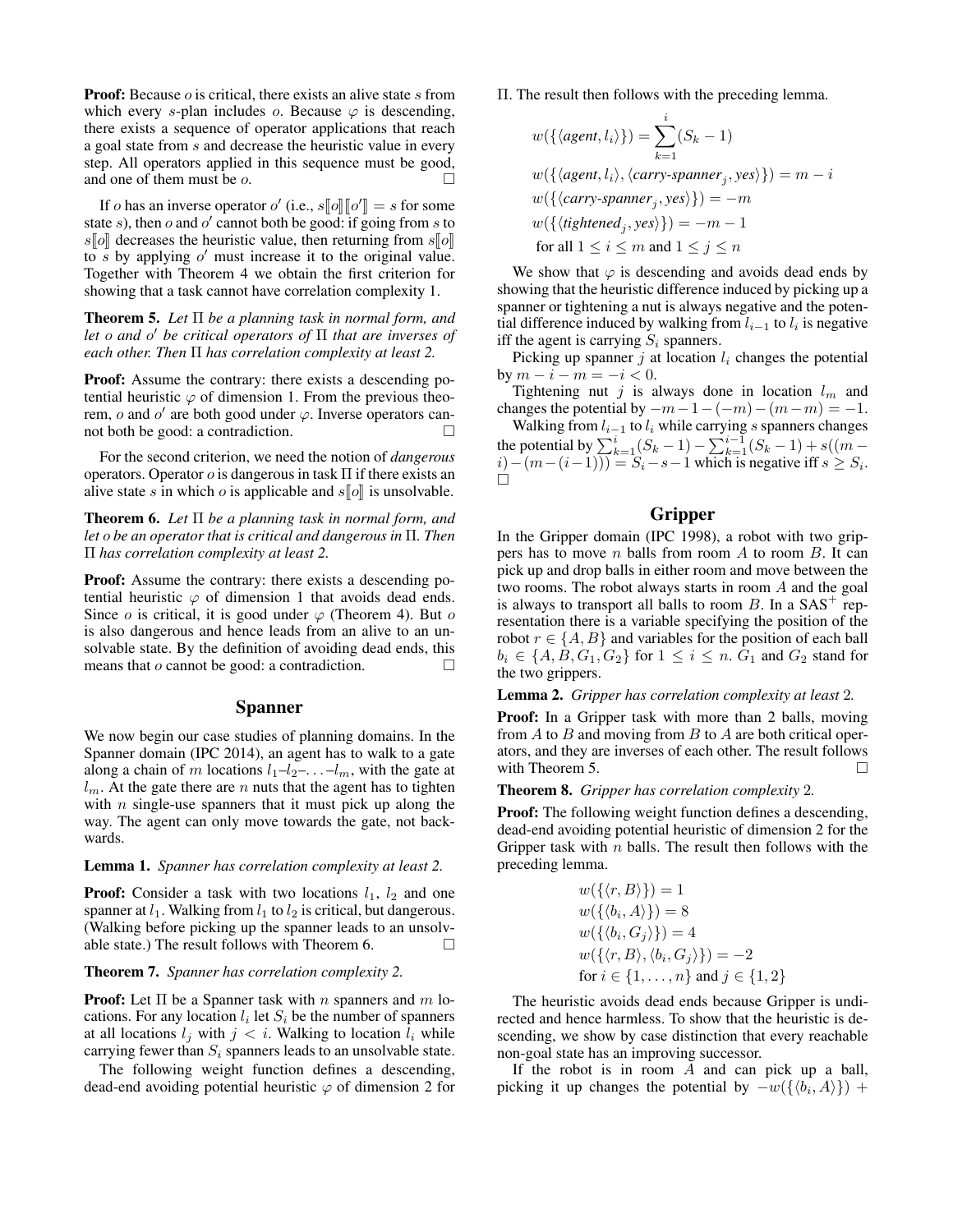$w(\{\langle b_i, G_j \rangle\}) = -8 + 4 = -4$ . If there is no ball to pick up, but the robot has  $g > 0$  balls in its grippers, moving to room B changes the potential by  $w({\langle r, B \rangle}) - g \cdot$  $w(\{\langle r, B \rangle, \langle b_i, G_j \rangle\}) = 1 - 2g < 0$ . If there are no balls to pick up and no balls in the grippers, the state is a goal state.

If the robot is in room  $B$  and has a ball in one of its grippers, dropping a ball changes the potential by  $-w(\{\langle b_i,G_j\rangle\})-w(\{\langle r,B\rangle,\langle b_i,G_j\rangle\})=-4-(-2)=$ −2. If it does not have a ball in its grippers, moving to room A changes the potential by  $-w({\lbrace \langle r, B \rangle \rbrace}) = -1.$ 

We remark that steepest ascent hill climbing with the given potential heuristic produces an optimal plan because picking up a ball in room  $\tilde{A}$  (improvement by 4) and dropping a ball in room  $B$  (improvement by 2) are always preferred to moving to the other room (improvement by 1).

#### VisitAll

In VisitAll (IPC 2011) an agent has to visit all vertices of a graph. In a  $SAS<sup>+</sup>$  encoding of the tasks there is a Boolean variable for each vertex indicating whether the vertex has been visited and a variable storing the position of the agent.

VisitAll tasks are not in normal form but we can transform them to normal form by replacing each operator *walk-*A*-* $B$  with two operators: one for the case where  $B$  is already visited and one to visit  $B$  for the first time. The transformed domain has the same states and successor state relation and hence has the same correlation complexity as the original one.

#### Lemma 3. *VisitAll has correlation complexity at least* 2*.*

**Proof:** Consider a task with a chain of four locations  $(l_1$  $l_2-l_3-l_4$ ) and initial location  $l_2$ . Consider the following two alive states s and s': in both states,  $l_2$  and  $l_3$  are the locations that have already been visited. In  $s$ , the agent is at  $l_2$ . In  $s'$ , it is at  $l_3$ . From s, we see that *walk-to-visited-l<sub>2</sub>-l<sub>3</sub>* is critical; from s', we see that its inverse *walk-to-visited-l*<sub>3</sub>-l<sub>2</sub> is critical. The result follows with Theorem 5.

## Theorem 9. *VisitAll has correlation complexity* 2*.*

**Proof:** Let  $\Pi$  be a task with n locations  $l_1, \ldots, l_n$  forming a connected graph. (If the graph is unconnected, the task is unsolvable.) Let  $d(i, j)$  be the shortest path distance between  $l_i$ and  $l_i$ . The following weight function defines a descending, dead-end avoiding potential function of dimension 2 for Π:

$$
w(\{\langle visited-l_i, no \rangle, \langle pos, l_j \rangle\}) = d(i, j)2^i
$$
 for all i, j.

The result then follows with the preceding lemma.

The function avoids dead ends because VisitAll is harmless. To show that it is descending, we consider a non-goal state where the unvisited location with the highest index is  $l_m$ . Moving one step in the direction of  $l_m$  decreases the potential by at least  $2^m - \sum_{1 \le i < m} 2^i = 2$ .

We remark that even though the construction uses exponential weights, it leads to a polynomial planning algorithm because singly exponential numbers require only linear space to represent (hence computing the heuristic is not expensive), and the length of the generated plan is at worst quadratic in the number of locations. (It never takes more than  $n$  steps to reach another previously unvisited location.)

# Blocksworld

In Blocksworld [e.g., Slaney and Thiébaux 2001] there are stacks of n blocks that must be rearranged from an initial to a goal configuration. We assume the following standard  $SAS<sup>+</sup>$  encoding for the domain formulation without an explicit hand: for each block A there is a Boolean variable *clear-A* denoting whether another block can be stacked on top of A and a variable *pos-A* that specifies what is below A. The possible values of *pos-A* are one value B for each other block  $B$  and the special value  $T$  for being on the table. Operators move a clear block from one block onto another, from a block onto the table, or from the table onto a block.

Lemma 4. *Blocksworld has correlation complexity at least* 2*.*

**Proof:** Consider a task with initial state  $A-B-D-C$  (A is on top of the tower) and goal  $A-B-C-D$ . Moving A from B to the table and its inverse are critical. We apply Theorem 5.  $\Box$ 

### Theorem 10. *Blocksworld has correlation complexity* 2*.*

**Proof:** Let  $\Pi$  be a Blocksworld task with blocks  $\beta$  where  $s_G$  is a goal state. We call the position of any block A in  $s_G$  its target position  $G_A$  (which may be the table). If a block is in its target position, it is *correctly placed*, otherwise *misplaced*. For each tower in  $s<sub>G</sub>$ , we number the blocks from top to bottom, i.e., the top block  $B$  of each tower has  $level(B) = 1$ , the block directly below it has *level* 2, etc. We call a block *B controlled* by a block *A* if *B* is anywhere below  $A$  in a tower of  $s<sub>G</sub>$ . We say a block is *done* in a state if it and all blocks that are below it in  $s<sub>G</sub>$  are correctly placed.

Blocksworld is undirected, and hence avoiding dead ends is trivial. The following weight function defines a descending potential heuristic of dimension 2 for Π. The result then follows with the preceding lemma.

Atomic features for all blocks  $A \in \mathcal{B}$ :

$$
w(\{\langle pos\text{-}A, X \rangle\}) = 2 \text{ for all } X \in \mathcal{B} \setminus \{A\}, X \neq G_A
$$

$$
w(\{\langle pos\text{-}A, T \rangle\}) = \begin{cases} -1 & \text{if } G_A = T \\ 1 & \text{otherwise} \end{cases}
$$

Conjunctive features for all blocks  $A, B \in \mathcal{B}$  where B is controlled by A and all  $X \in dom(pos-B)$  with  $X \neq G_B$ :

$$
w(\{\langle pos\text{-}A, G_A \rangle, \langle pos\text{-}B, X \rangle\}) = 2^{level(A)}
$$

In words, the conjunctive features punish situations where block  $A$  is correctly placed while block  $B$  controlled by  $A$ is misplaced. We now show that every reachable non-goal state  $s$  has an improving successor  $s'$ .

If all not-done blocks are on the table in s, consider a notdone block  $A$  where  $G_A$  is done. Moving  $A$  onto  $G_A$  reduces the heuristic value by  $w({\{\langle pos-A, T \rangle\}}) = 1$ .

Otherwise, s has a tower of at least two blocks such that the top block  $A$  is not done. Let  $B$  denote the block below A. Consider state  $s'$  reached by moving  $A$  onto the table.

If  $A$  is misplaced in  $s$ , then the atomic features change the heuristic value by  $w({\lbrace p \circ A, T \rbrace})-w({\lbrace p \circ A, B \rbrace})$  in s', which is  $-1$  or  $-3$  and hence an improvement. The conjunctive features can only change if  $\overline{A}$  is correctly placed in  $s'$ , which implies  $G_A = T$ . Then A controls no other blocks,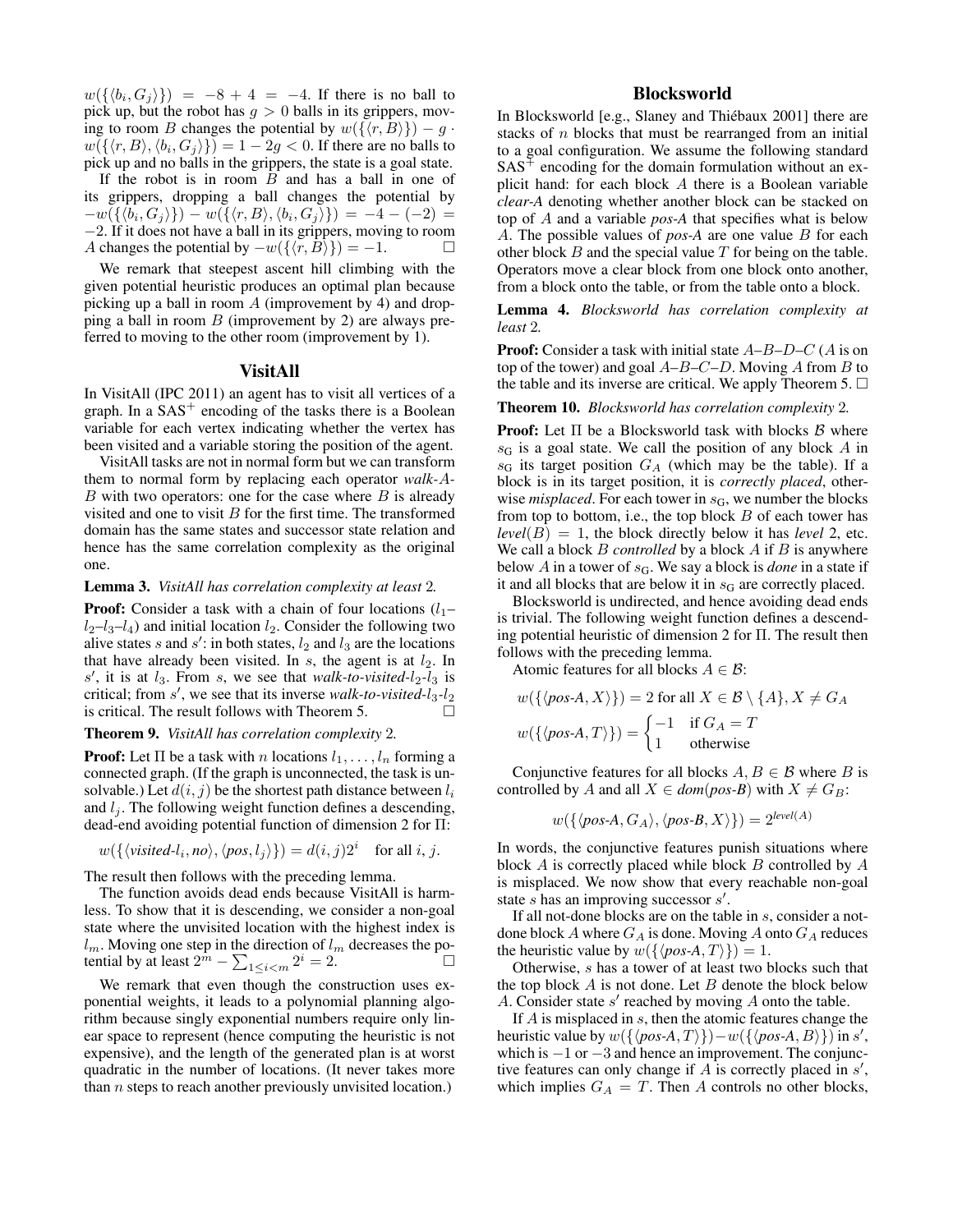

Figure 1: State space of a planning task with correlation complexity 3. The task has three binary variables  $v_1$ ,  $v_2$ and  $v_3$ , and a node with label  $xyz$  represents the state  $\{\langle v_1, x \rangle, \langle v_2, y \rangle, \langle v_3, z \rangle\}.$  Each edge represents an operator with three preconditions and one effect. The initial state is 000 and the only goal state is 100.

and hence no conjunctive feature becomes true. Conjunctive features related to blocks controlling A may become false, but this only improves the heuristic value further.

If  $A$  is correctly placed in  $s$ , the part of the heuristic value that is due to atomic features increases by 1 when going from  $s$  to  $s'$ . The change from conjunctive features is

$$
\Delta = \sum_{\substack{\text{correctly placed } C \in \mathcal{B} \\ C \text{ controls } A}} 2^{level(C)} - \sum_{\substack{\text{misplaced } D \in \mathcal{B} \\ A \text{ controls } D}} 2^{level(A)}.
$$

A controls at least one misplaced block D because A is not done in s, and hence the right sum is at least 2 *level*(A) . The left sum is at most  $\sum_{i=1}^{\text{level}(A)-1} 2^i = 2^{\text{level}(A)} - 2$ , where the maximum is attained if all blocks controlling  $A$  are correctly placed in s. We get  $\Delta \leq (2^{level(A)} - 2) - 2^{level(A)} = -2$ . This compensates the increase of 1 from the atomic features:  $s'$  is an improving successor. This completes the proof.  $\Box$ 

Similar to VisitAll, the potential heuristics give rise to a polynomial planning algorithm despite the exponential weights. It is easy to verify that hill-climbing with these potential heuristics moves each block at most two times (steepest ascent hill-climbing) or three times (simple hillclimbing).

# Tasks with Higher Correlation Complexity

All the domains we studied so far have correlation complexity 2. The natural question is whether there are tasks with higher correlation complexity. We now answer this question in the affirmative by giving an example of a planning task with correlation complexity 3. The state space of the example task is shown in Figure 1. We obtained this task by mimicking the construction of the reflected binary code, also known as *Gray code* (Gray 1953). Gray code is based on nested layers of reflections, and because of these reflections, intuitively speaking, the state changes that need to be made in the example task in one half of the state space are exactly the opposite of the state changes that need to be made in the other half. This makes the "correct" operator to take heavily dependent on context and hence potential heuristics of low dimension cannot give sufficient guidance for this task.

# Lemma 5. *The planning task in Figure 1 has correlation complexity at least 3.*

Proof: Any descending potential function for the task has to strictly decrease along the (unique) optimal plan. As the heuristic values are linear combinations of weights, each step in the plan yields a linear constraint over weights that is a necessary condition for a given potential function to be descending. For example, for the first step, we get the constraint

$$
w_{0\star\star} + w_{\star0\star} + w_{\star\star0} + w_{00\star} + w_{0\star0} + w_{\star00}
$$
  
>  $w_{0\star\star} + w_{\star0\star} + w_{\star\star1} + w_{00\star} + w_{0\star1} + w_{\star01}$ .

Here,  $w_{0**}$  denotes the weight for the feature  $\{\langle v_1, 0 \rangle\}$ ,  $w_{0**1}$ denotes the weight for the feature  $\{\langle v_1, 0 \rangle, \langle v_3, 1 \rangle\}$ , etc.

Using basic algebra or a solver for linear programs, we can verify that there is no solution that satisfies all constraints.  $\Box$ 

Intuitively, the reason why potential heuristics of dimension 2 are not sufficient for the example is that one has to consider the values of both  $v_1$  and  $v_2$  to decide whether  $v_3$ should be changed from 0 to 1 to advance towards the goal, or whether the opposite transition is needed. Moreover, this dependency on  $v_1$  and  $v_2$  cannot be expressed by linear combinations of  $v_1$  and  $v_2$  because the correct decision is governed by their exclusive-or combination,  $v_1 \oplus v_2$ .

Theorem 11. *The planning task in Figure 1 has correlation complexity 3.*

Proof: As mentioned in Section , the correlation complexity of a planning task is bounded from above by the number of state variables in the task. The result then follows with the preceding lemma.

This result concludes our case studies. In the following sections, we compare correlation complexity to related concepts from the literature.

# Relation to Persistent Hamming Width

Chen and Giménez (2007) introduced four related concepts for measuring the *width* of a planning task. Width is an indicator of complexity: they describe a planning algorithm that finds solutions for solvable planning tasks in time that scales exponentially (only) in the width of the task.

The most general of the width concepts considered by Chen and Giménez is *persistent Hamming width*. A planning task has persistent Hamming width  $k$  if it is unsolvable, or if from every reachable non-goal state s, it is possible to reach a state  $s'$  where the set of satisfied goals in  $s'$  is a strict superset of the set of satisfied goals in s, and none of the states on the path from  $s$  to  $s'$  differs from  $s$  in more than  $k$  state variables.

Unlike correlation complexity, which is defined for all planning tasks, persistent Hamming width is undefined for solvable planning tasks where an unsolvable state can be reached. The planning algorithm described by Chen and Giménez is incomplete when applied to such tasks. However, for planning domains with bounded width, it is a complete polynomial-time planning algorithm.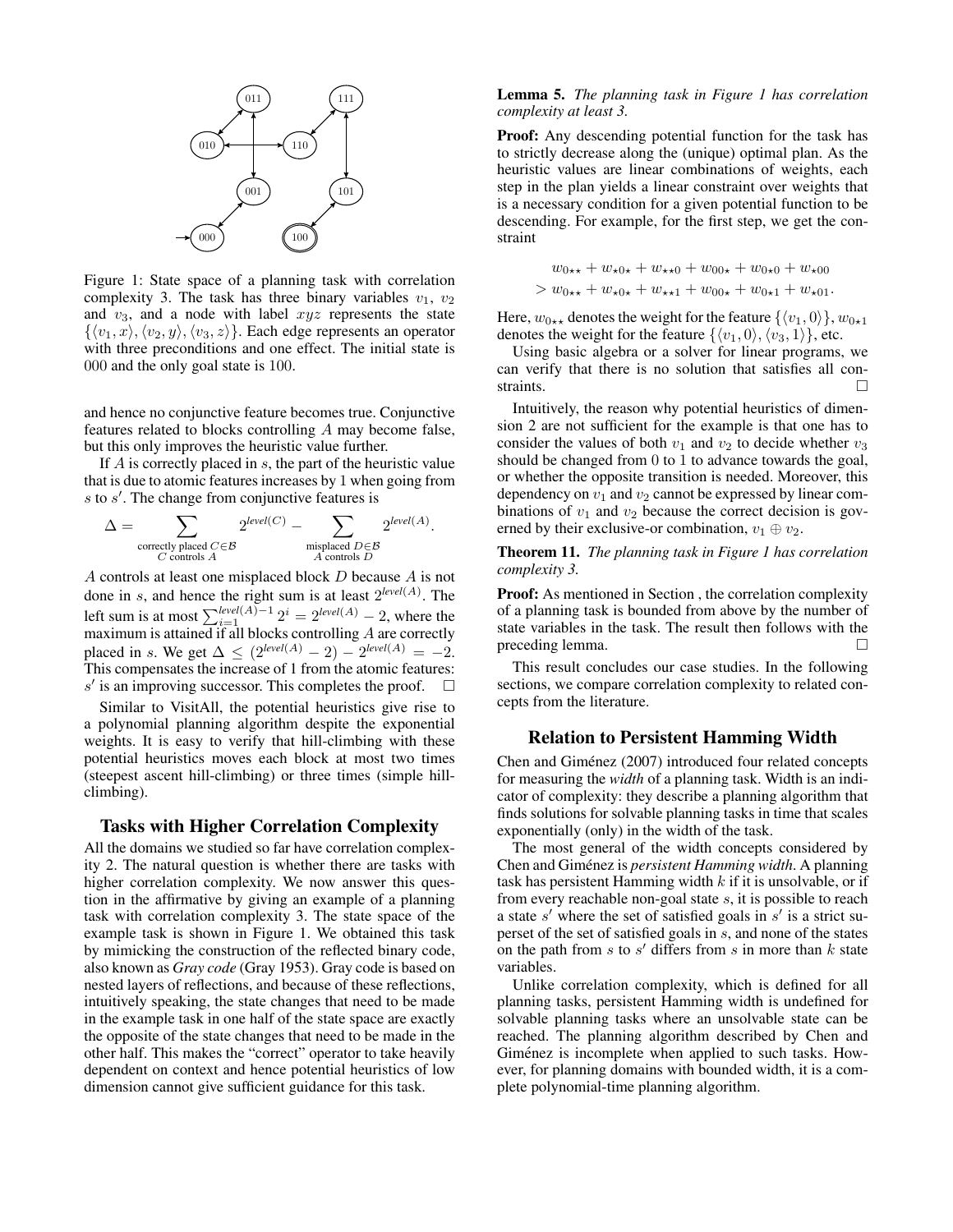The work by Chen and Giménez resembles the state space topology study of Hoffmann (2005) in the sense that it measures how much work a search algorithm must perform to compensate for inaccuracies of a heuristic. (Even though Chen and Giménez do not explicitly consider heuristics, their search algorithm behaves similarly to enforced hillclimbing using a heuristic counting the number of unsatisfied goals.) In contrast, correlation complexity measures how complex a heuristic must be in order to guide a search algorithm directly to the goal. As the main purpose of the search component in a heuristic search algorithm is to compensate for inaccuracies of the heuristic, needing more complex heuristics vs. needing more search can be viewed as two faces of the same coin.

It is not hard to find examples where correlation complexity and persistent Hamming width widely disagree on the "difficulty" of a planning domain. This is to be expected: in both cases, the intuition is that low complexity means that solutions can be found efficiently (in the case of correlation complexity with the added difficulty that low complexity only means that accurate potential heuristics of low dimension exist, but does not tell us how to construct them). The converse is not necessarily true: if a domain has high persistent Hamming width (for example), this does not imply that planning is hard in this domain, only that the particular algorithm considered by Chen and Giménez might not be suitable for it.

A simple example of disagreement between the two measures are domains with reachable dead ends, like the Spanner domain (Section ). It has correlation complexity 2, but no well-defined persistent Hamming width. On tasks with more than one spanner, the algorithm by Chen and Giménez will fail because it tries to achieve one of the goals as quickly as possible, which means picking up only one spanner and reaching a dead end.

The two measures can also disagree in domains without dead ends. As an example, consider a family of planning tasks where the *n*-th task encodes an *n*-ary binary counter counting backwards. We can encode this task with *n* state variables  $\{v_{n-1}, \ldots, v_0\}$ , all with domain  $\{0, 1\}$ , set to 1 initially and required to be 0 in the goal. The state  $\{\langle v_{n-1}, d_{n-1}\rangle, \ldots, \langle v_0, d_0\rangle\}$  represents the counter value  $\sum_{i=0}^{n-1} d_i 2^i$ , and there are n operators that encode decrementing the counter by 1. (Each operator encodes one of the cases of  $0, \ldots, n-1$  carries.)

The correlation complexity for all these tasks is 1: using weight  $2^i$  for the feature  $\{\langle v_i, 1 \rangle\}$  results in the perfect heuristic. The persistent Hamming width of the  $n$ -th task is n: from the state representing the counter value  $2^{n-1}$ , all n state variables must be changed to make progress towards the goal.

In a later paper, Chen and Giménez (2009) generalized persistent Hamming width to *macro persistent Hamming width*, which additionally allows the use of macros computed on the fly that temporarily pass through states whose Hamming distance from the current state is larger than  $k$ . This modification leads to tractability results for some domains where no such results could be obtained for persistent Hamming width, such as a formulation of Blocksworld

with an explicit arm. However, adding macros does not influence the overall greediness of the approach (trying to achieve each individual goal as quickly as possible), and hence the modified algorithm still gets trapped in dead ends in the Spanner domain. It also does not improve over persistent Hamming width in the binary counter domain, although it does lead to tractability in a formulation of Towers of Hanoi, where it generates (compact representations of) exponentially long plans in polynomial time (Chen and Giménez 2009).

# Relation to Serialized Iterated Width

Lipovetzky and Geffner (2012; 2014) also introduced a notion of width for planning tasks. Very roughly speaking, according to their definition a planning task has *width* k if interactions between at most  $k$  facts must be considered in order to solve a planning task. Lipovetzky and Geffner observe that *optimal* solutions to a planning task can be found in time that is only exponential in the width of the task.

Most of the commonly considered planning domains do not admit polynomial-time optimal planning algorithms unless  $P = NP$  (Helmert 2003), and consequently most planning domains do not have bounded width. To the best of our knowledge, no examples of planning domains with bounded width have been described in the literature. However, Lipovetzky and Geffner observe that many common benchmark domains have bounded width when restricted to the case where the goal is a single fact, and that many of them can be solved by *serialization*, focusing on one goal fact at a time. (This does not contradict the previously mentioned complexity result because such serialized solutions are not necessarily optimal, even if the plans for the individual goal facts are.) Based on this observation, they introduce the *Serialized Iterated Width* algorithm, which achieves polynomial runtime on a wide range of benchmark domains.

This notion of width and the Serialized Iterated Width algorithm do not give rise to polynomial algorithms in cases like the Spanner domain (Section ) that require global resource reasoning. Spanner tasks with  $n$  spanners have width  $\Theta(n)$  and cannot be serialized in the sense of Lipovetzky and Geffner, as focusing on one subgoal at a time and solving it optimally necessarily leads to a dead end. Similarly, the binary counter example from the previous section requires unbounded width to be solved with the Serialized Iterative Width algorithm: this is generally true for planning tasks where an exponential number of steps can be required to achieve the next goal fact. These are examples of domains with bounded correlation complexity but unbounded width.

However, it is also possible to construct tasks with low width and high correlation complexity. Given any planning task with correlation complexity  $n$ , we can create a new task (not equivalent to the original one) with width 1 by performing the usual conversion to a single goal fact (adding an artificial goal fact that can be achieved once the actual goal has been reached) and then adding a "cheating" operator that is only applicable in the initial state and directly achieves the artificial goal. The resulting task can be solved by a plan consisting only of the cheating operator and has width 1.